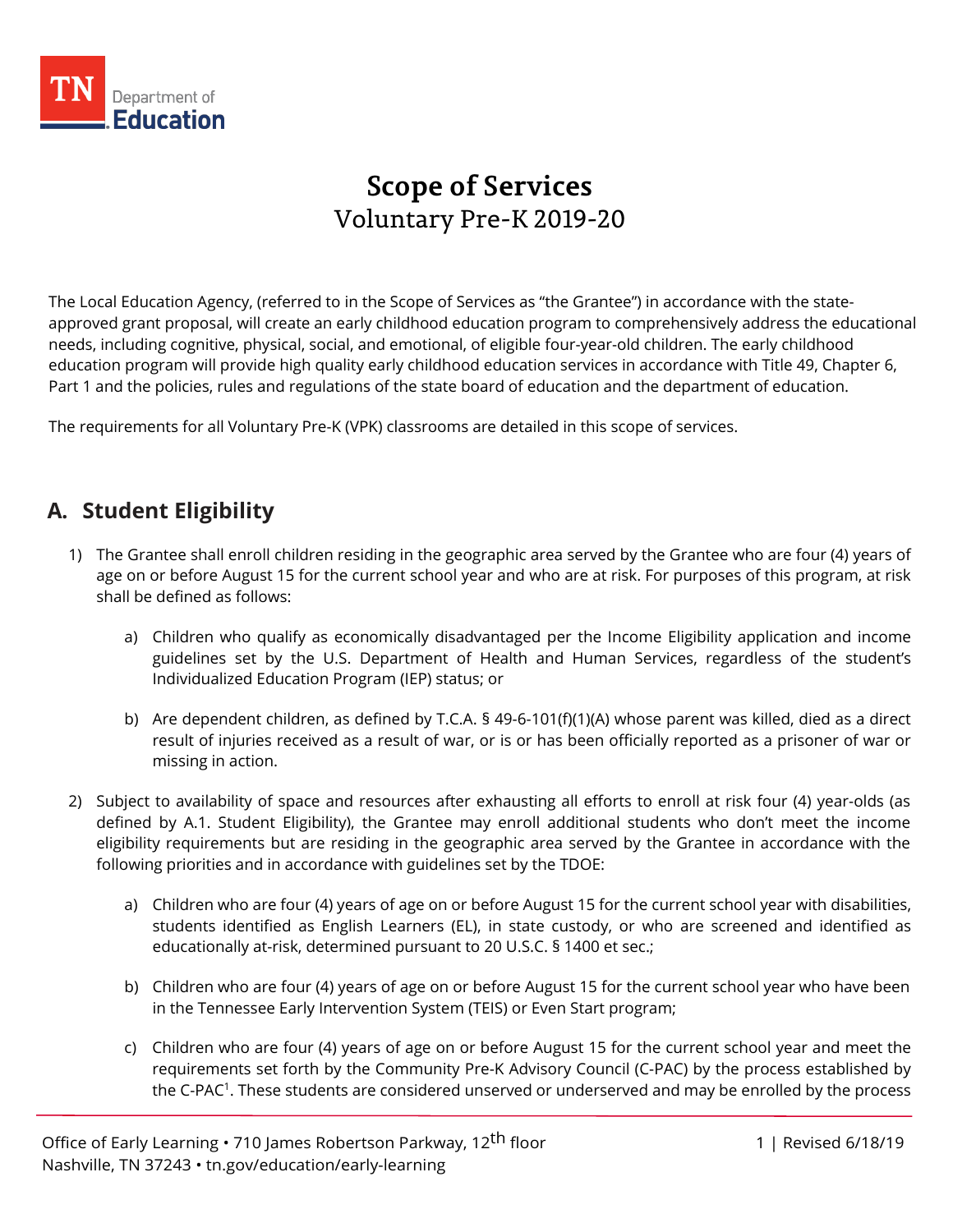

established by the C-PAC;

- d) Children who are three (3) years of age on or before August 15 for the current school year and who are screened and identified as educationally at-risk, determined pursuant to 20 U.S.C. § 1400 et sec.<sup>2</sup>;
- e) Children who are three (3) years of age on or before August 15 for the current school year who have been in the Tennessee Early Intervention System (TEIS) or Even Start program<sup>2</sup>; and
- f) Children who are three (3) years of age on or before August 15 for the current school year who qualify as economically disadvantaged per the Income Eligibility application and income guidelines set by the U.S. Department of Health and Human Services, regardless of the student's Individualized Education Program  $(IEP)$  status<sup>2</sup>.
- 3) Enrollment in the VPK program shall be voluntary.

## **B. Organization**

In addition to complying with the requirements of the State Board of Education Rules, Chapter 0520-12-01 Standards for School Administered Child Care Programs ("Chapter 0520-12-01"), the Grantee shall:

- 1) Comply with all applicable state and federal laws, rules and regulations. Grantee is ultimately responsible for ensuring compliance with all state, federal laws, rules and regulations, and requirements stated here-in, whether operating program directly or through a third party;
- 2) Provide appropriate educational activities for a minimum of five and one half (5 ½) hours of instruction per day (exclusive of nap/rest time);
- 3) Ensure VPK calendars and personnel contracts align with the requirements for general public schools pursuant with T.C.A. § 49-6-3004(a);
- 4) Collaborate and coordinate with the IDEA Part B 619 school district staff to participate in meetings to identify children with special needs whose needs may best be served in the VPK program;
- 5) Provide a program that meets the guidelines of Child Care Standards of Tennessee, as regulated by the TDOE. Non- school based programs licensed by Department of Human Services (DHS) must meet the highest rating on the STAR quality scale in order to be eligible to receive a classroom;
- 6) Ensure that all collaborative agreements for operating programs with non-school system entities (including, but not limited to, nonprofit and for-profit childcare providers and Head Start programs) are not only licensed by DHS, but also have attained the highest designation under the rated licensing system administered by DHS pursuant to T.C.A. 49-6-105.
- 7) Ensure all contracts with third parties to operate VPK programs contain the same requirements listed in this VPK Scope of Services;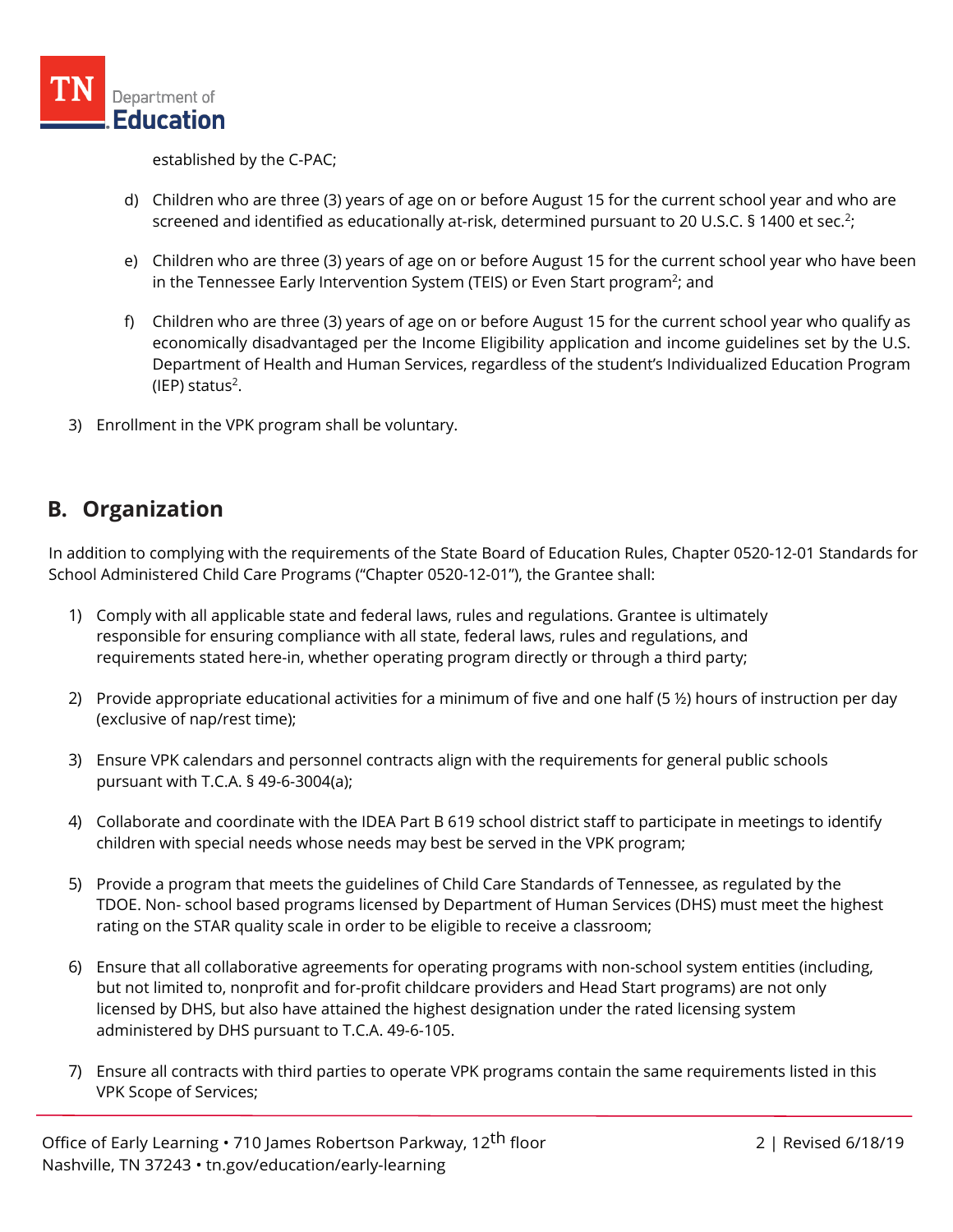

- 8) Monitor all VPK classrooms for compliance with VPK scope of services, including those located in community agencies, schools, early learning centers, and other community locations; and
- 9) Ensure all teachers, educational assistants, administrators, substitutes, and all other direct services providers receive training on the VPK scope of services, and all other mandatory trainings as listed in Chapter 0520-12- 01. All trainings shall be aligned to the TDOE's office of early learning instructional quality standards.

## **C. Staffing**

- 1) Maintain classes at a maximum class size of 20 and a minimum adult: child ratio of 1:10 for four year olds at all times, except for scheduled nap times;
- 2) Ensure all VPK classrooms are staffed with a teacher who is state licensed and endorsed for Early Childhood Education pursuant to T.C.A. § 49-6-104(b)(2). Permits will not be accepted for teachers hired to work in the VPK classroom. Teachers requesting a waiver or transitional license must submit appropriate application to either the Tennessee Office of School Approval or Teacher Licensure, respectively, within 30 days of hire. Adequate progress towards full licensure, as identified on respective applications, must be made in order for the teacher to return to the classroom for a second year;
- 3) Employ at least one educational assistant per classroom who holds at least a child development associate credential (CDA), early childhood technical certificate, or associate degree in early childhood or be actively working toward those credentials pursuant to T.C.A. § 49-6-104(b)(3). If no person is available who holds these credentials, then a high school diploma and relevant experience in early childhood education is acceptable for employment. Teacher assistants who do not hold any credentials in early childhood education are encouraged to work toward credentials in early childhood education;
- 4) Ensure all general education and special education teachers have training and support to meet the needs of economically disadvantaged children, children with special needs, and children who are identified as EL or children whose primary home language is not English;
- 5) Employ appropriately licensed and endorsed long-term substitute when the teacher of record is expected to be absent for a period of 20 or more consecutive days due to illness, maternity leave, etc.<sup>3</sup>;
- 6) Ensure all staff (teachers, teacher assistants, and direct supervisor of the early childhood education program) have a professional development plan identifying specific trainings and job-embedded professional learning opportunities to meet teachers' needs for improving classroom practices. At minimum, professional development plans must meet the required orientation and training as specified by Chapter 0520-12-01;
- 7) Implement the Pre-K and Kindergarten student growth portfolio models for all Pre-k and kindergarten teachers, including VPK teachers in community based agencies;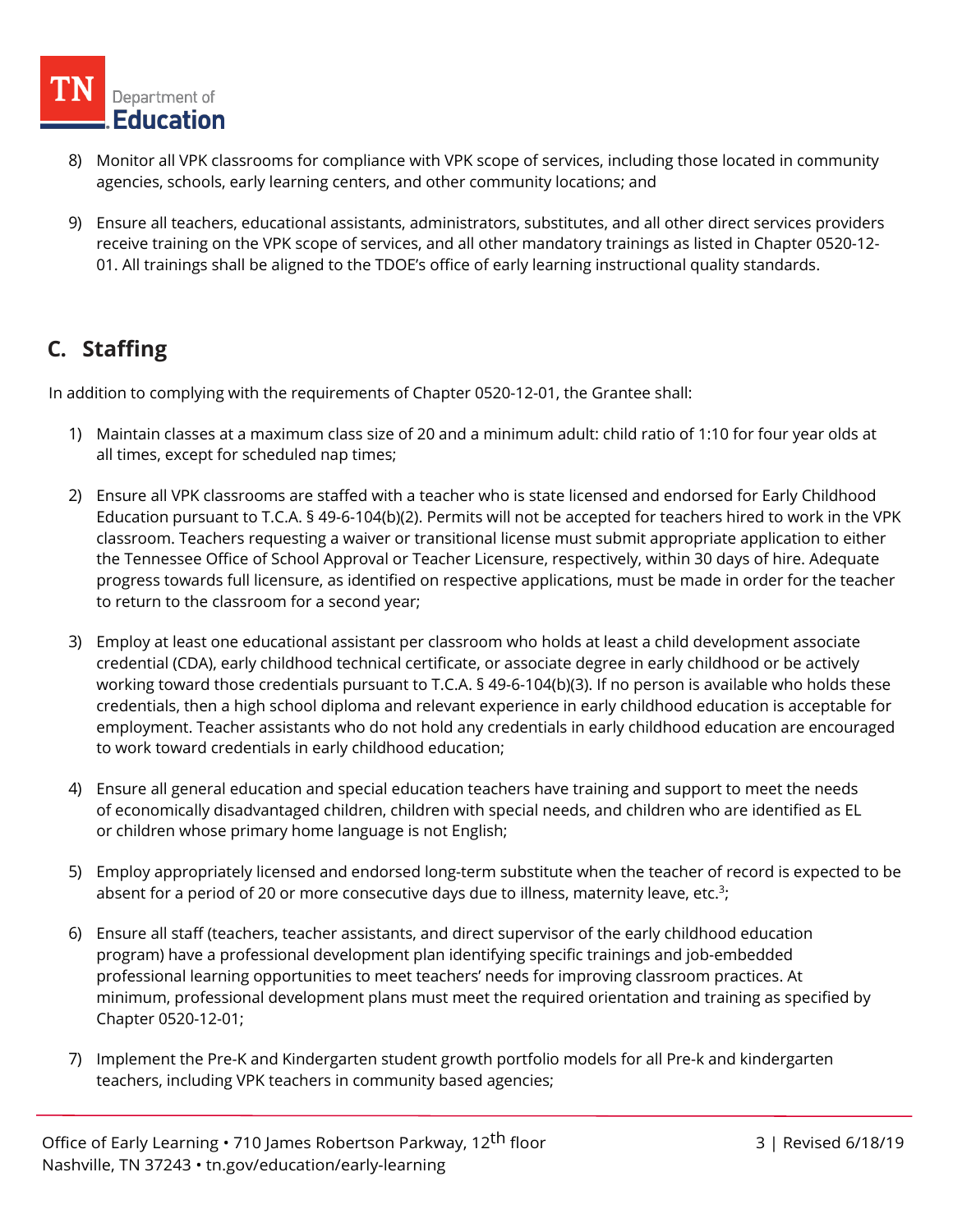- 8) Ensure all teachers are evaluated by personnel trained in the use of any approved TDOE teacher evaluation pursuant to the rules and regulations of the State Board of Education;
- 9) Ensure that VPK teachers employed by the Grantee and community based agencies are provided the same employment rights and benefits available to K-12 teachers (planning time and duty free lunch may occur outside the scheduled 5.5 hour instructional day); and
- 10) Ensure salaries for personnel in community-based agencies are reasonably comparable to those currently in effect with the Grantee where the respective VPK program is located. Reasonably comparable is defined as a range of compensation that would ordinarily be paid for like services within the school system. Final salaries within the range may be commensurate with qualifications and experience.

## **D. Enrollment/Attendance/ Education Information System (EIS) Data Collection**

- 1) Follow the enrollment selection process outlined in section A;
- 2) Ensure that at least 90 percent of children enrolled in the VPK program qualify as economically disadvantaged because the VPK program is designed to serve students who are economically disadvantaged;
- 3) Support inclusionary practices through enrollment of students with disabilities;
- 4) Continue enrollment of new students, subject to available seats, up to the last 20 days of school and ensure maximum group size operates at 95 percent capacity;
- 5) Adhere to the attached VPK Attendance Policy to ensure regular student attendance with the goal of maintaining average daily attendance at a minimum of 90 percent;
- 6) Document a child's withdrawal from the VPK program in accordance with the attendance policy;
- 7) Enter information for all VPK children enrolled in school-based and community partner classrooms into the state student information system (EIS) in accordance with guidelines set by the TDOE;
- 8) Maintain and report daily attendance to the TDOE at the mid-year and end of year reviews;
- 9) Input all student, staff and class information on all VPK children enrolled in school based and community partner classrooms into the state student information system within first six weeks of school;
- 10) Implement and document a restorative practice plan, such as consulting with district family engagement specialists, to address attendance concerns in collaboration with the family;
- 11) Document a parent-initiated withdrawal with code 10 and a school-initiated withdrawal with code 13. Use of code 13 requires submission of documentation for reason of dismissal to the TDOE early learning grant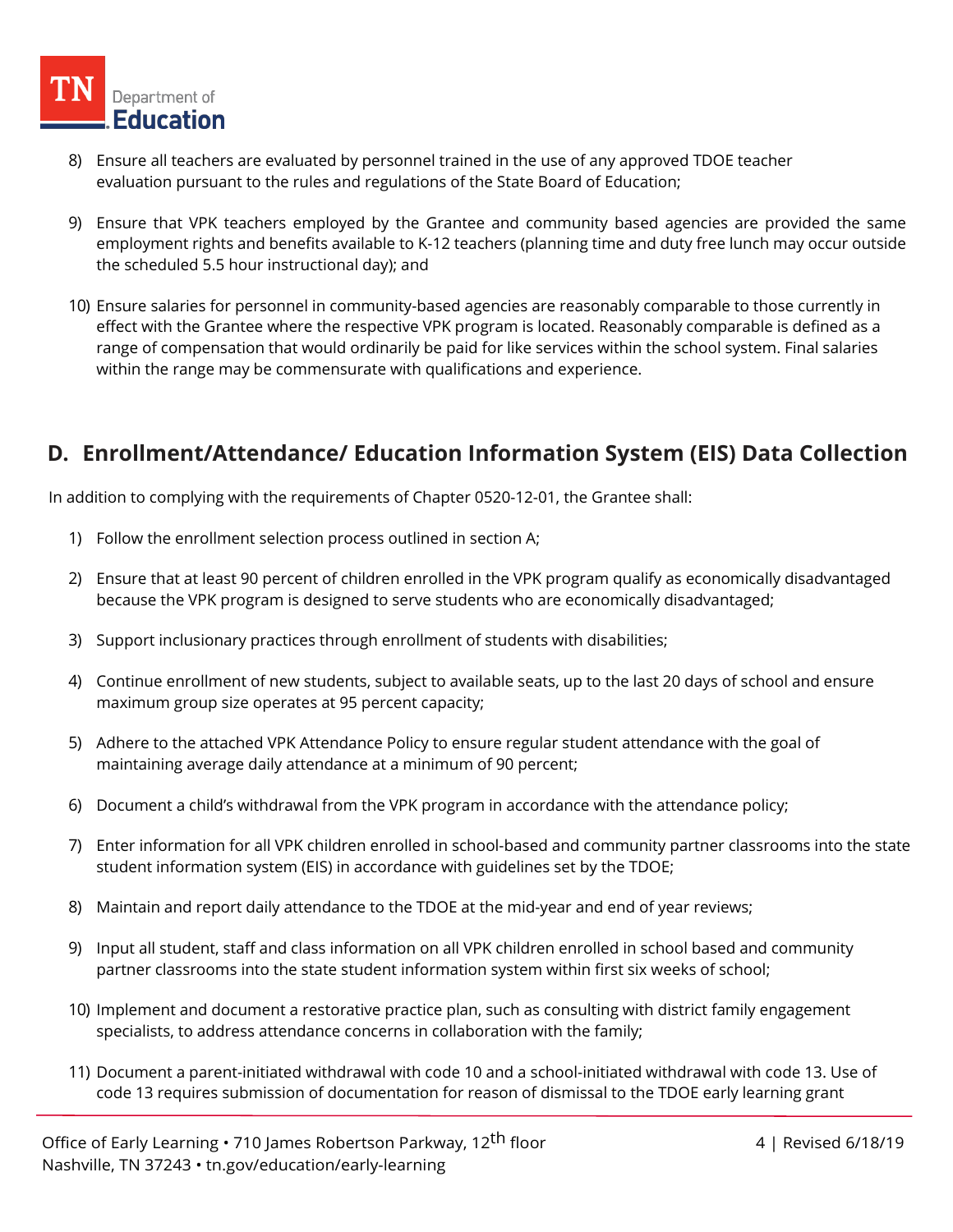

manager before a child is withdrawn, to include the attendance restorative practice plan; and

12) Assign a classification code of (Q) to all VPK-funded students and a classification code of (L) to all economically disadvantaged students in the student management system (note: students can be coded with both Q and L).

## **E. Health, Nutrition and Safety**

In addition to complying with the requirements of Chapter 0520-12-01, the Grantee shall:

- 1) Establish, as part of enrollment, a process to ensure each child enrolled will have hearing and vision screenings which may or may not be a part of the required health examination; and
- 2) Ensure all children are taught about personal safety through an approved personal safety curriculum.

#### **F. Behavior Management and Guidance**

In addition to complying with the requirements of Chapter 0520-12-01, the Grantee shall:

- 1) Develop a behavior management policy that aligns to positive behavior supports and interventions. This can include, but is not limited to, strategies like those found in the "Pyramid Model Routine Based Support Guide;"
- 2) Prohibit spanking or any other type of corporal punishment;
- 3) Implement and document a restorative practice plan, including, but not limited to consulting with district special education supervisors, to address behavioral concerns in collaboration with the family; and
- 4) Submit a written request to TDOE early learning grant manager for the permanent dismissal of a child, including, but not limited to documentation of the restorative practice plan and efforts.

## **G. Transportation**

- 1) Provide documentation of training on transportation procedures for all staff and faculty responsible for transporting and signing children on and off school buses; and
- 2) Provide for adult to adult transfer of students at all times.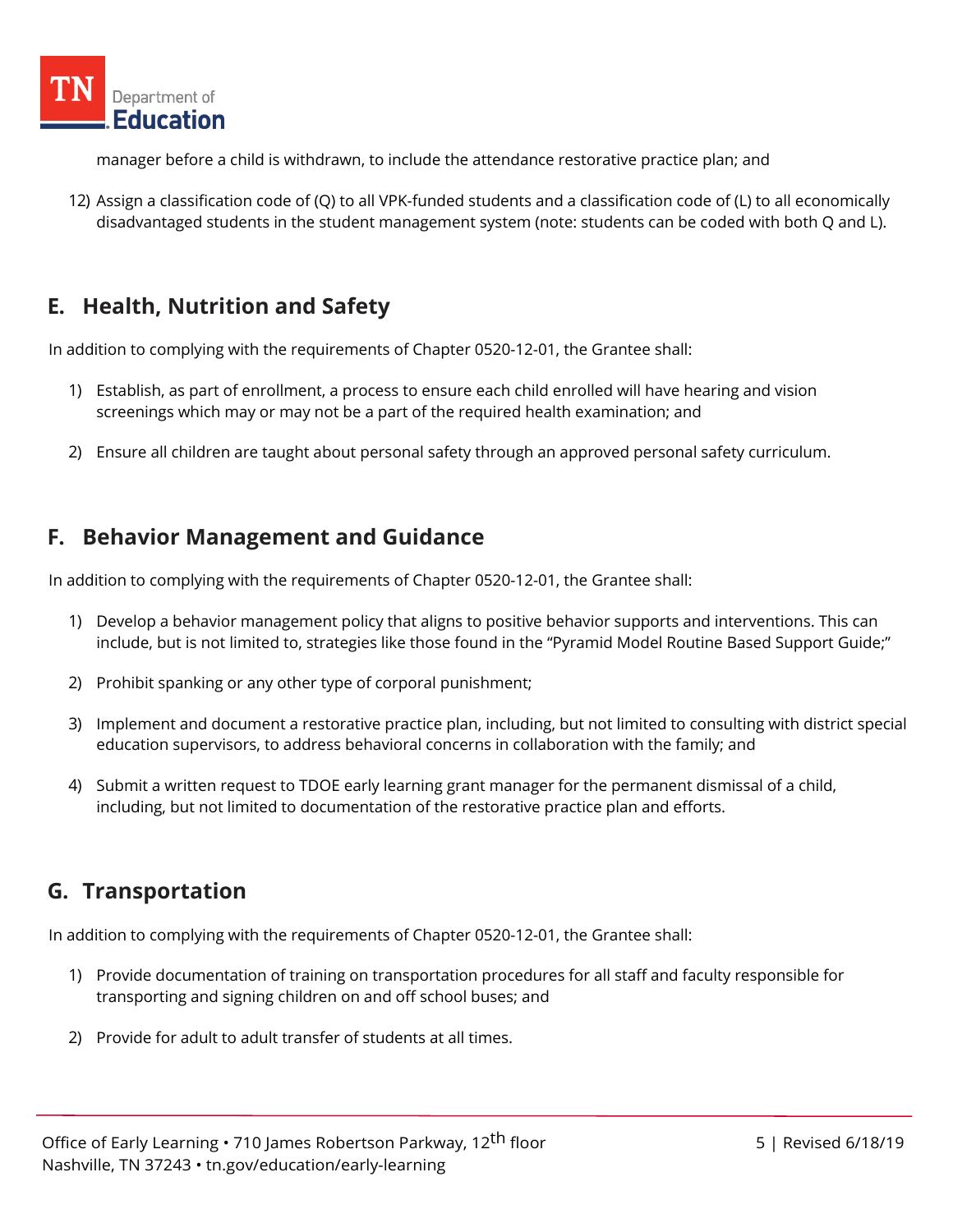

## **H. Curriculum**

In addition to complying with the requirements of Chapter 0520-12-01, the Grantee shall:

- 1) Provide for the use of a comprehensive, research-based educational curriculum, approved by the TDOE's office of early learning that is aligned with the Tennessee Early Learning Developmental Standards;
- 2) Provide an educational program that ensures all developmental areas language, cognitive, socialpersonal competencies and physical—are addressed, with a balance between direct instruction, individualized instruction, group activities, and choice of center-based activities;
- 3) Provide materials and equipment that support the curriculum and offer concrete and relevant experiences;
- 4) Structure a daily schedule that adheres to developmentally sound practices;
- 5) Provide an educational program to meet the wide range of developmental interests, abilities, and cultural diversities reflective of the children and families served by the program; and
- 6) Ensure that the organization and delivery of the daily activities within the developmental learning program is based upon teacher observations and assessment of each child's development.

## **I. Family Engagement**

- 1) Implement a plan to introduce each child and family to the VPK program prior to the first day of school;
- 2) Implement a transition plan to enhance promotion and smooth transition for each child and family into the kindergarten setting;
- 3) Implement a family engagement policy that may include, but is not limited to, family consultation, parenting skills training, home visits, and opportunities for parents/family members to volunteer. These services may be provided through a collaborative effort with other local agencies serving children and families;
- 4) Document quarterly family engagement opportunities and attendees;
- 5) Conduct parent/teacher or family/teacher conferences regarding each child at least two (2) times each school year;
- 6) Offer families an opportunity to learn about the personal safety curriculum taught in the school;
- 7) Assist families of children in the VPK program needing extended-day/extended- year services outside the five and one half hour/180 day school year to obtain quality care. The Grantee may provide the extended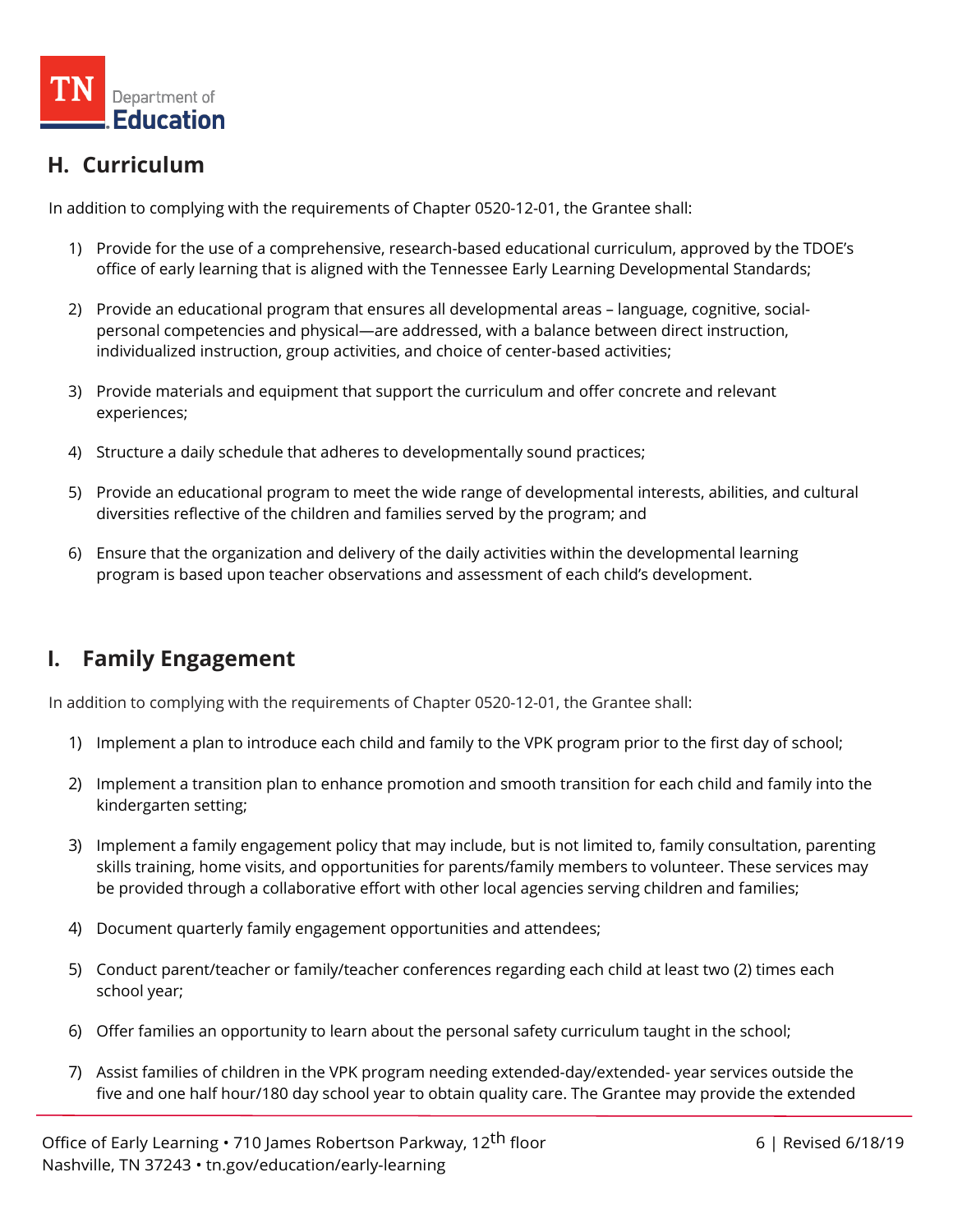services, or they may collaborate with another agency to provide the extended services. A list of child care agencies can be obtained from the Child Care Resource and Referral Agency. (It is not mandated that the child care service be provided by the Grantee, but the Grantee must assist families in obtaining the needed child care.) Any services provided beyond the minimum five and one half instructional day could be subject to fees payable by the family or other available resources; and

8) Administer the family survey distributed by the TDOE's office of early learning in the spring of each school year.

## **J. Collaboration**

In addition to complying with the requirements of Chapter 0520-12-01, the Grantee Shall:

- 1) Ensure that the Community Pre-K Advisory Council (C-PAC) meets a minimum of two times each school year, and maintain for public review all documentation of the C-PAC's proceedings (including, but not limited to attendee roster, meeting minutes, and agenda). All C-PAC members shall receive a copy of each meeting agenda and minutes;
- 2) Implement the C-PAC plan;
- 3) Ensure C-PAC includes, but is not limited to, members representing the local school board, parents, teachers, nonprofit providers, for profit providers, Head Start, the business community, and local government funding bodies pursuant to T.C.A. § 49-6-106; and
- 4) Involve C-PAC members in program decisions.

## **K. Classroom Assessment and Evaluation**

- 1) Collaborate with TDOE's office of early learning on the development of program improvement efforts, which may include an assessment of quality indicators;
- 2) Administer the pre-school Early Childhood Environment Rating Scale (ECERS-3) and Early Language & Literacy Classroom Observation (ELLCO) to all first year teachers in VPK classrooms (new class, new teacher, or recently changed grade levels) by a designated, reliably-trained district staff member. Conduct the assessments by October 1, write a Continuous Quality Improvement Plan to address the areas of need identified by these tools, and submit the Continuous Quality Improvement Plan to the TDOE early learning grant manager by November 1 of the current school year;
- 3) Annually administer the pre-school Early Childhood Environment Rating Scale (ECERS-3) to one-third of all district VPK classrooms so that all teachers are placed in a three-year cycle of assessment. Conduct the assessments by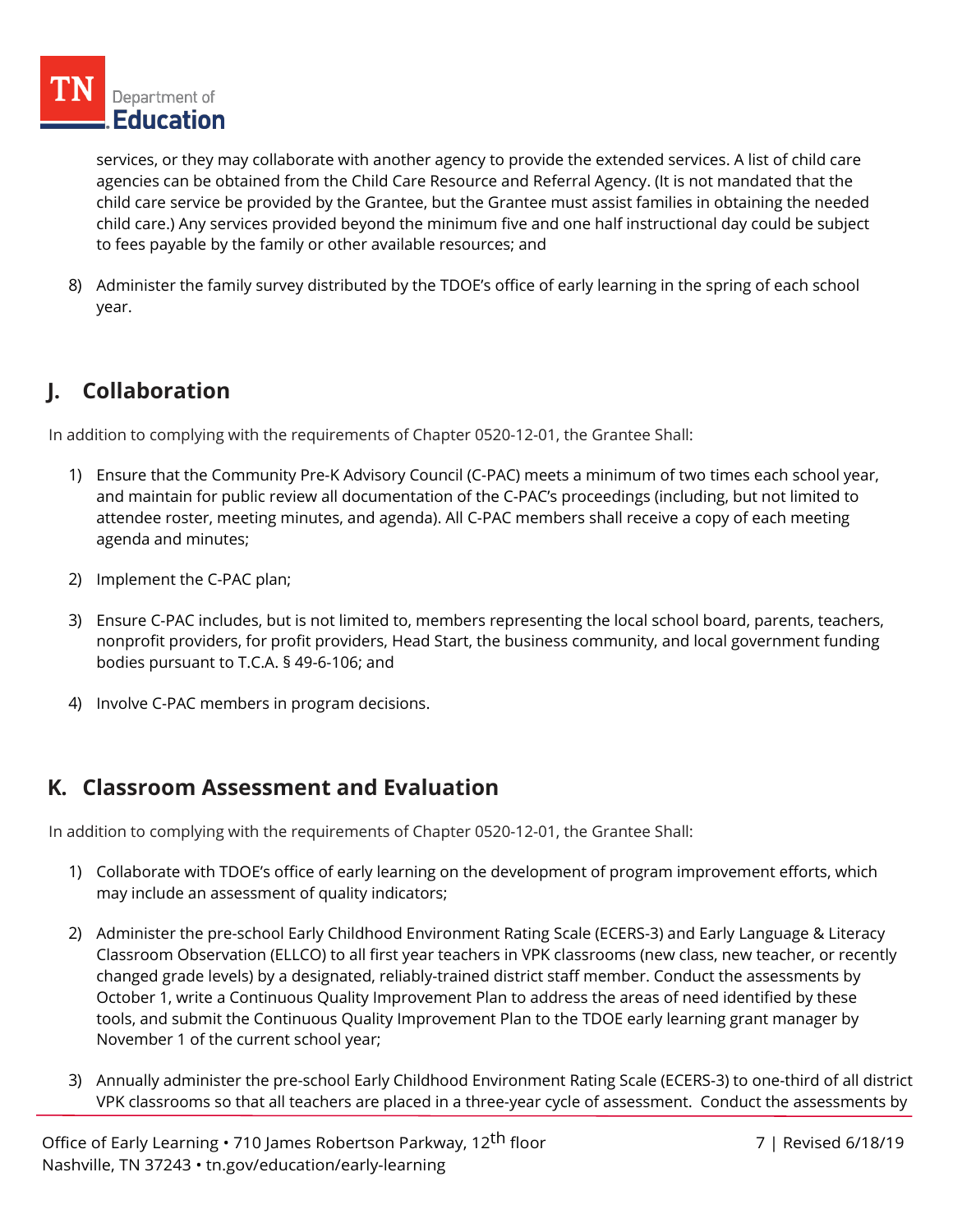a designated, reliably-trained district staff member before December 15, write a Continuous Quality Improvement Plan to address the areas of need identified by these tools, and submit the Continuous Quality Improvement Plan to the TDOE early learning grant manager by December 30 of the current school year;

- 4) Annually administer the Classroom Assessment Scoring System (CLASS) on all district VPK classrooms. Conduct the pre-assessments by a designated, reliably-trained district staff member before December 15 and submit data to the TDOE early learning grant manager by December 30 of the current school year. Conduct the postassessments by a designated, reliably-trained district staff member before May 15 and submit data to the TDOE early learning grant manager by June 15 of the current school year; and
- 5) Collaborate as needed with the TDOE early learning grant manager to follow up on any ERS, ELLCO, and/or CLASS Continuous Quality Improvement Plan written in the previous school year to be completed in the current school year.

## **L. Monitoring**

In addition to complying with the requirements of Chapter 0520-12-01, the Grantee shall maintain documentation on file in the classroom and easily accessible for monitoring:

- 1) Number of children served, number of children who are economically disadvantaged, number of children with current IEPs through Part B, Section 619, of Individuals with Disabilities Education Act (IDEA), and other risk factors identified by the TDOE;
- 2) Roster of children with date of birth listed;
- 3) Process used to validate eligibility, such as: proof of income, screening tool results, or documentation of other educational risk factors (documentation must be maintained at the local level);
- 4) Educational curriculum and assessment used in the program;
- 5) Names of all teachers with verification of a valid Tennessee teaching license and applicable degree information;
- 6) ERS, ELLCO, and CLASS evaluation data with documentation of dates and times when assessments were conducted;
- 7) Results of the ERS, ELLCO, and CLASS assessments with the Continuous Quality Improvement Plans which address the needs identified by the assessment tools;
- 8) Daily number of hours of the program's operation and the number of days the program served children;
- 9) Names of program director, teacher(s), assistants and other direct services staff;
- 10) Type of training provided for staff, including the number of hours of each type of training offered;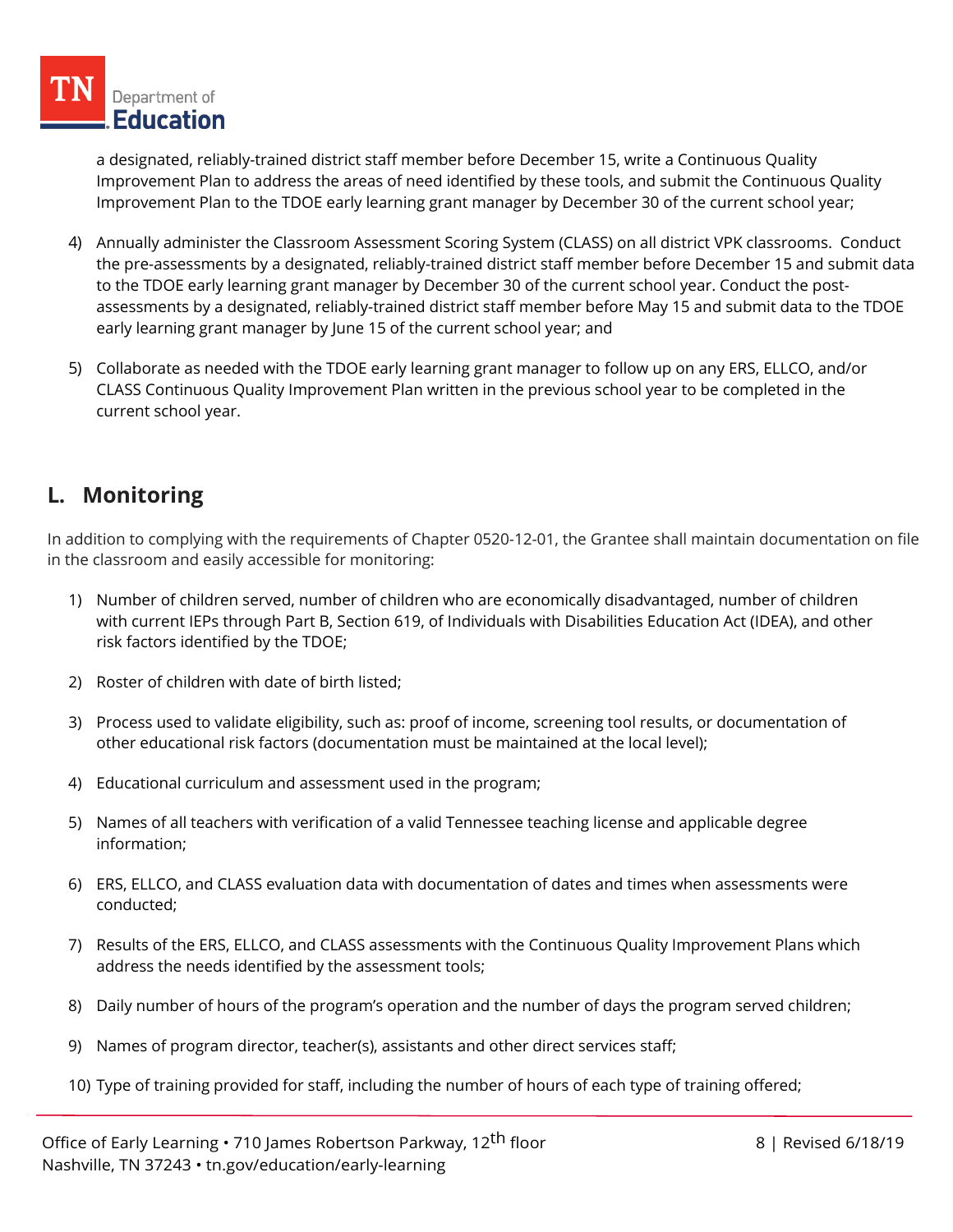

- 11) Transportation arrangements developed for each child;
- 12) Comprehensive list of the parent involvement activities implemented/planned for the remainder of the year;
- 13) Comprehensive list of collaborative/partnership activities with any other state/federal agencies or departments; and
- 14) Comprehensive list of any major equipment purchased or planned to be purchased with grant funds during the current school year.

#### **M. Reports**

In addition to complying with the requirements of Chapter 0520-12-01, the Grantee shall file mid-year and end of year monitoring reports using the template(s) provided by the TDOE early learning grant manager.

#### **N. Performance Measures**

In addition to complying with the requirements of Chapter 0520-12-01, the Grantee shall be evaluated based on performance measures developed by the TDOE's office of early learning. The performance measures shall include:

- 1) Documentation of compliance with the requirements of the VPK program listed in T.C.A. § 49-6-104;
- 2) Results of the required family survey administered by the program each spring;
- 3) Economically disadvantaged students enrolled in the program of 90 percent or above;
- 4) Daily attendance rates of 90 percent or above;
- 5) Capacity rate of 95 percent or higher for 160 of 180 days;
- 6) Classrooms served by qualified staff at 100 percent;
- 7) Inclusionary practices for economically disadvantaged students with disabilities;
- 8) Documentation of efforts made to enroll economically disadvantaged students first and the process followed to enroll other at risk students per Title 49, Chapter 6, Part 1 and this Scope of Services;
- 9) Annual VPK monitoring report; and
- 10) Performance and documentation of appropriate staff evaluations.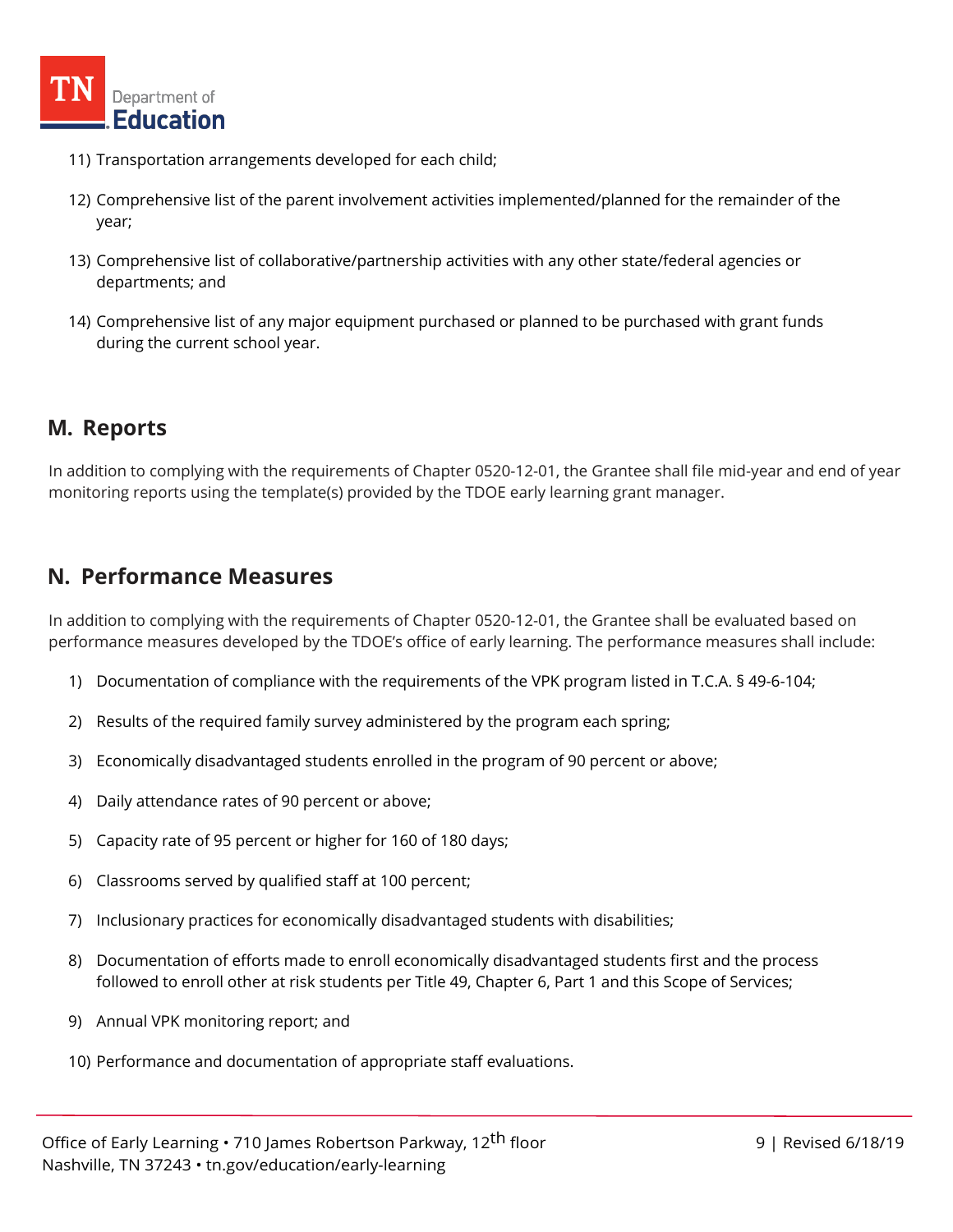

## **O. Compliance**

The Grantee shall comply with the requirements of the State Board of Education Rules, Chapter 0520-12-01 Standards for School Administered Child Care Programs ("Chapter 0520-12-01") and the VPK Scope of Services.

If a Grantee is out of compliance with any part of the Scope of Services, VPK funding may be withheld until requirements are met, and remaining funds may be pro-rated for the number of days the classroom is out of compliance. Terms of this Scope of Services shall remain in effect for the duration of the VPK program's funding.

<sup>1</sup> Prior to the child's enrollment in the VPK program, documentation for enrollment of students that meet this priority, including, but not limited to C-PAC policies and processes, must be submitted to the TDOE early learning grant manager. Approval by the TDOE early learning grant manager is not required.

<sup>2</sup> Prior to enrollment of three-year-old children in the VPK program, a written request for enrollment must be submitted to the TDOE early learning grant manager for approval.

<sup>3</sup> TDOE early learning grant manager shall be notified of any utilization of a long-term substitute.